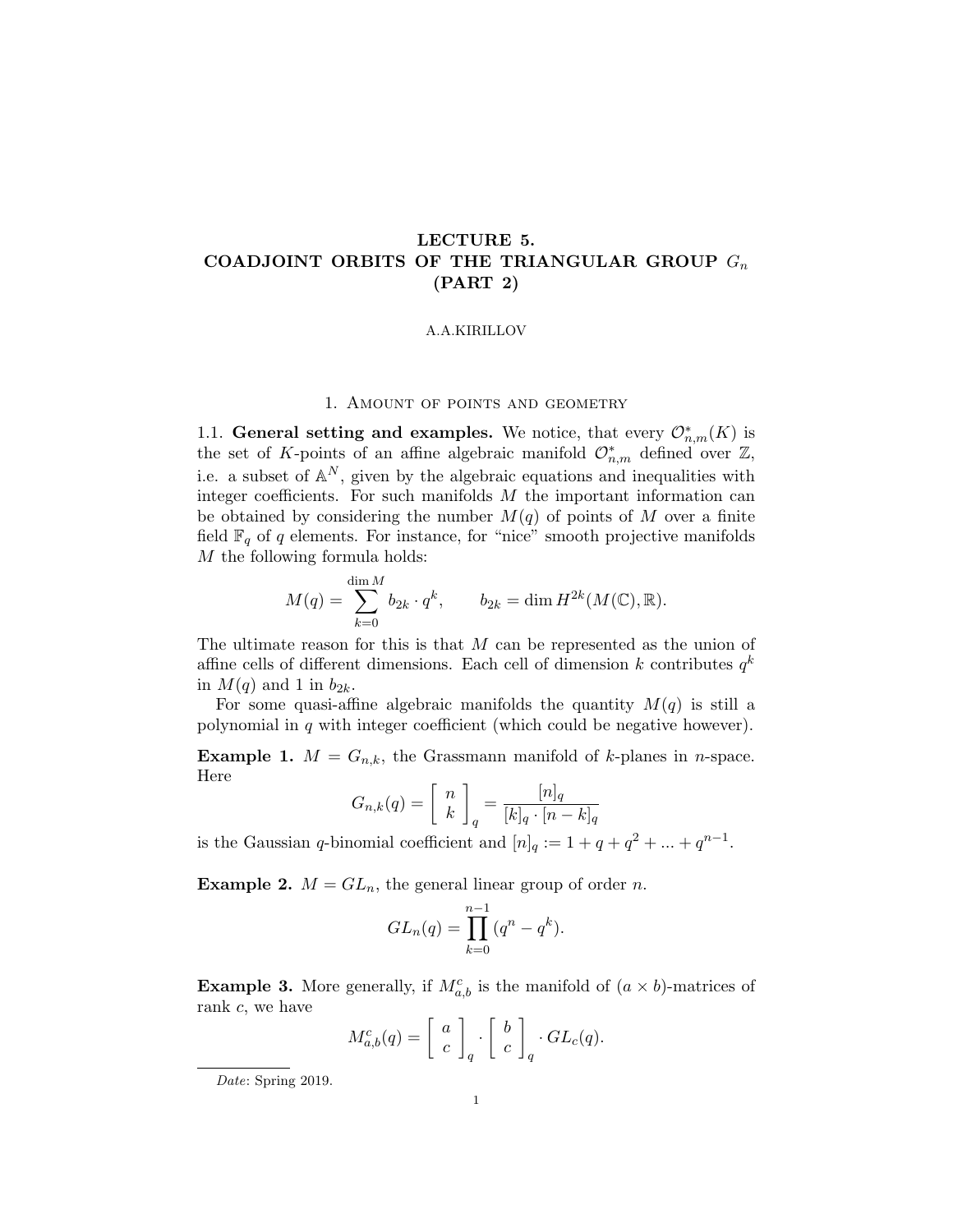Sometimes it is more convenient to deal with Laurent polynomials in  $q^{1/2}$ and  $q^{-1/2}$ . Let us define the *balancing map* 

$$
k[q] \ni P \to \widetilde{P} \in k[q^{1/2}, q^{-1/2}]
$$

by

$$
\widetilde{P}(q) = P(q)q^{-1/2(M+m)},
$$

where  $M = \deg P$  and  $m = \deg [q^M P(q^{-1}]$  are the maximal and minimal degrees of non-zero monomials in P.

This map has the useful properties:

a) 
$$
\widetilde{P \cdot Q} = \widetilde{P}(q) \cdot \widetilde{Q}(q)
$$
,   
b)  $\widetilde{q} = 1$ ,

which allow to compute it easily.  $\frac{1}{1}$ 

To illustrate the use of the balancing procedure we note that there are no simple expression for the sum of  $q$ -binomial coefficients, but for corresponding balanced quantities we have the nice formula

$$
\sum_{k=0}^{n} \widetilde{\left\lfloor \begin{array}{c} n \\ k \end{array} \right\rfloor_q} = \prod_{s=1}^{n} \left( 1 + q^{\frac{n+1-2s}{2}} \right).
$$

1.2. Coadjoint orbits of low dimension. Clusters. In our case the quantities  $\mathcal{O}_{n,m}^*(q)$  and, consequently,  $\mathcal{O}_n^*(q)$  turn out to be polynomials in q with integer coefficients. The explicit computation of these polynomials is a rather difficult combinatorial problem. Still more mysterious is their behavior when  $n \to \infty$ . Even the asymptotics of the sequence  $\{\mathcal{O}_n^*(q)\}\$ for given q is unknown. However, the behavior of  $\mathcal{O}_{n,m}^*(q)$  for given q and m is relatively simple.

# **Theorem 1.** For given q and m we have

$$
\mathcal{O}_{n,m}^*(q) = q^n \cdot L_m(n),
$$

where  $L_m$  is a polynomial of degree m with coefficients from  $\mathbb{Z}[q, q^{-1}]$ .

Proof. The proof of this theorem is based on the observation that for fixed q, m and  $n \to \infty$  the set  $\mathfrak{g}_{n,m}^*(K)$  has a *cluster structure*. This means that nonzero elements of matrices  $F \in \mathfrak{g}^*_{n,m}(K)$  are not numerous and gather into groups called clusters. To be more precise, we introduce some notations and definitions.

Let  $\mathfrak{b}_n^{-}(K)$  denote the set of non-strictly lower triangular matrices in Mat<sub>n</sub> $(K)$ . To each  $F \in \widehat{G}_{n+1}(K)$  we associate the matrix  $\overline{F} \in \mathfrak{b}_n^-(K)$  which is obtained from  $F$  by deleting of the first row and the last column. The simple but important observation is that  $\text{rk }B_F$  depend only on the lower part of  $F$  (i.e. does not depend on the diagonal part of  $F$ ).

<sup>&</sup>lt;sup>1</sup>We remark that the quantity  $\widetilde{\mathbb{P}_{n-1}}(q) = \frac{q^{n/2}-q^{-n/2}}{q^{1/2}-q^{-1/2}} = \widetilde{[n]_q}$  is often considered as "the quantum analog" of an integer n, and the quantity  $\widetilde{\mathcal{F}}^n(q)$ , where  $\mathcal{F}^n$  is the (full) flag manifold, as a quantum analog of  $n!$ .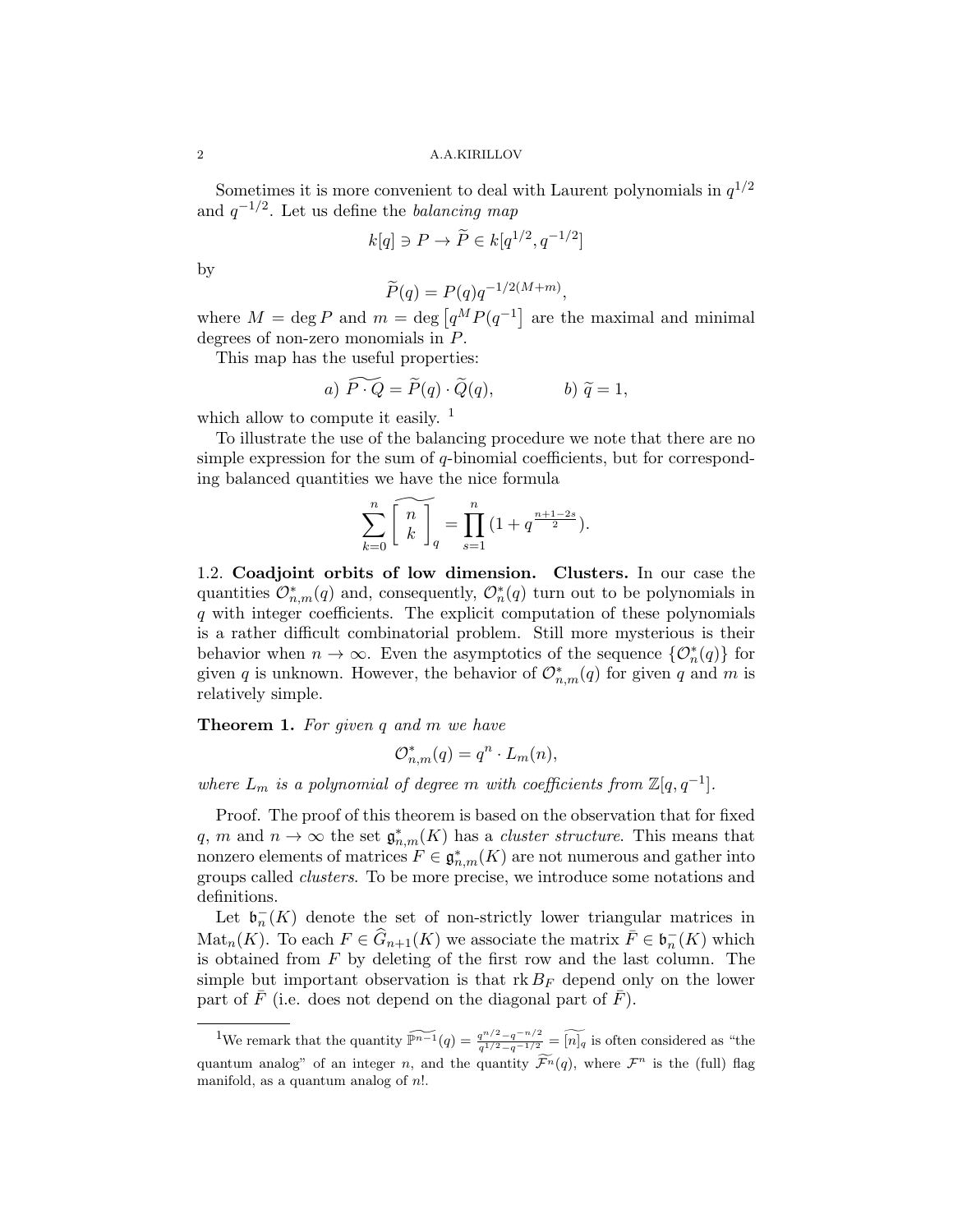Now, let us call an element  $\overline{F} \in \mathfrak{b}_n^{-1}(K)$  decomposable, if it has a blockdiagonal form:

$$
\bar{F} = \bar{F}_1 \oplus \bar{F}_2 \oplus \dots \oplus \bar{F}_r, \quad r > 1,
$$

where  $\bar{F}_i \in \mathfrak{b}_{n_i}^-(\mathbb{F})$  and  $\sum_{i=1}^r n_i = n$ .

Lemma 1. Under the above conditions we have

(1) 
$$
rkB_F = \sum_{i=1}^r rkB_{F_i}.
$$

Proof. Let  $\{X_{i,j}\}\,$ ,  $1 \leq i < j \leq n+1$ , be the standard basis in  $\mathfrak{g}_{n+1}(K)$ and  $\left\{X^*_{i,j}\right\}$  be the dual basis in  $\widehat{G}_{n+1}(K)$ . Then

$$
B_F=\sum_{i
$$

Now, it is easy to see that 2-forms  $B_{F_i}$  which correspond to different summands in (1) depend on disjoint sets of  $\left\{X_{i,j}^*\right\}$ 's. This makes the lemma evident.

Define now the cluster (or elementary particle) of the size  $n$  and the **mass** (or **energy**) m as an indecomposable element  $\overline{F} \in \mathfrak{b}_n^- (K)$  associated to an element  $F \in \mathfrak{g}_{n+1,m}^*(K)$ .

It follows from this definition that for any  $F \in \mathfrak{g}_{n+1,m}^*(K)$  the associated  $\bar{F} \in \mathfrak{b}_n^{-1}(K)$  splits into certain number of clusters of the sizes  $n_1, ..., n_r$  and the masses  $m_1, ..., m_r$ , such that

$$
\sum_{i=1}^{r} n_i = n, \qquad \sum_{i=1}^{r} m_i = m.
$$

It is also clear that for any  $q$  there are only finitely many clusters of given mass m. Let us denote by  $C_{\nu,\mu}(q)$  the number of clusters of the size  $\nu$  and of the mass  $\mu$ . Then the standard combinatorial argument proves

## Proposition 1.

$$
\sum_{n,m} \mathfrak{g}_{n+1,m}^*(q) t^m x^n = (1 - \sum_{\nu,\mu} C_{\nu,\mu}(q) t^{\mu} x^{\nu})^{-1}.
$$

Corollary.

(2) 
$$
\mathcal{O}_{n+1,m}(q) = q^{-2m} \cdot \left\{ \text{coefficient of } t^m x^n \text{ in } (1 - \sum_{\nu,\mu} C_{\nu,\mu}(q) t^{\mu} x^{\nu})^{-1} \right\}
$$

We now derive the statement of the theorem from this corollary. We observe that  $C_{1,0} = q$ : the corresponding clusters ("photons") are just matrices of order 1 with a coefficient in  $\mathbb{F}_q$ .

Moreover,  $C_{n,0} = 0$  for  $n > 1$ , because all particles of size  $n > 1$  have a non-zero mass (the corresponding 2-form  $B_F$  is non-zero).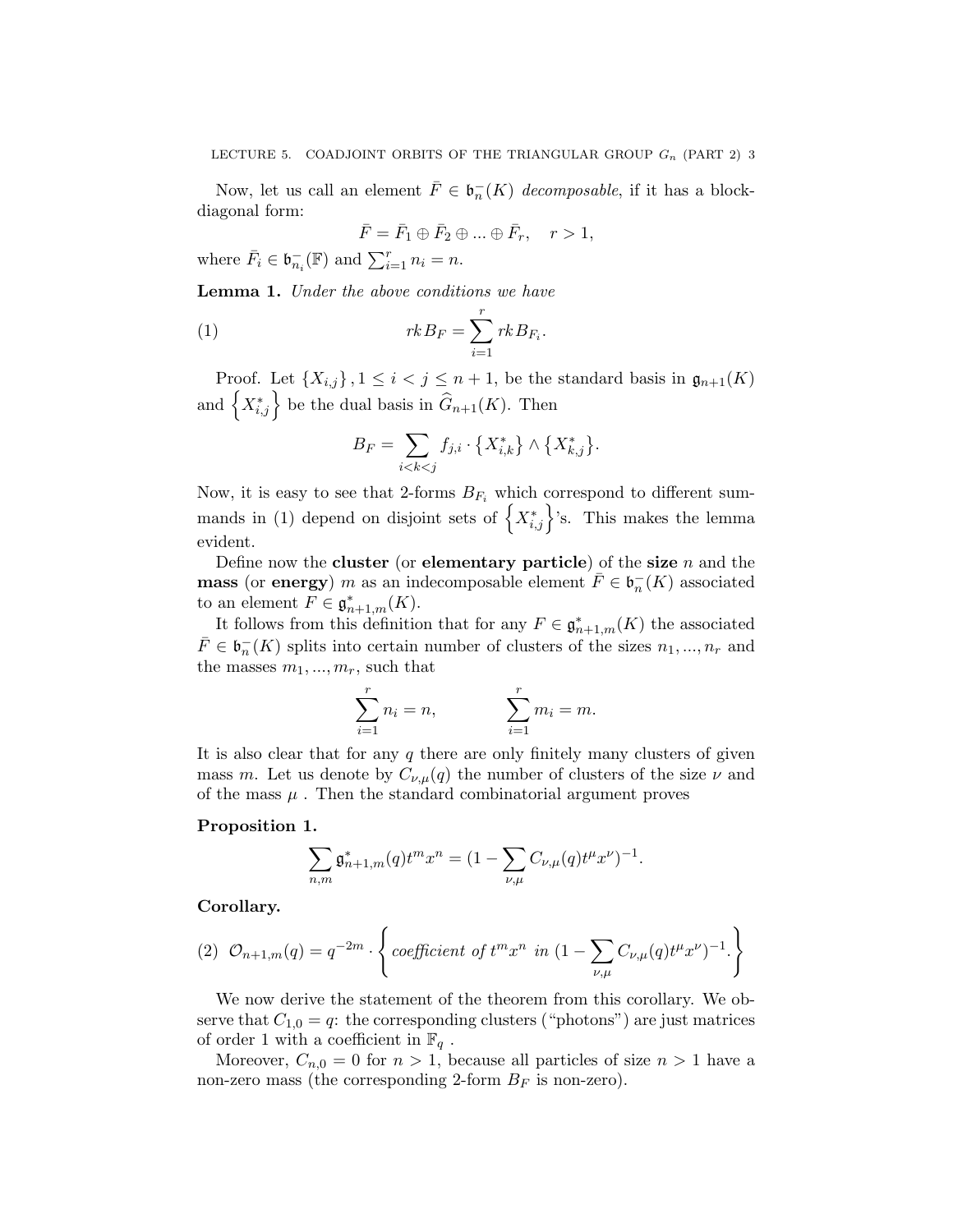From this we conclude that the right hand side of (1.4.4) can be written in the form

$$
[1-qx-t\Phi(q,x,t)]^{-1}
$$

for some  $\Phi \in \mathbb{Z}[q][x,t]$ . It follows that the right hand side of (1.4.5) is equal to the coefficient of  $x^n$  in

$$
\frac{\Psi(q, x, t)}{[1 - qx - t\Phi(q, x, t)]^{m+1}}|_{t=0} = \frac{\Psi(q, x, 0)}{(1 - qx)^{m+1}}
$$

for some  $\Psi \in \mathbb{Z}[q][x,t]$ . And this coefficient has evidently the form (1.4.1).

As an illustration, we give here the description of clusters for small  $m$  and the corresponding explicit formulae for  $\mathcal{O}_{n,m}$ .

m = 0. It is clear that  $\mathcal{O}_{n,0}^*(q) = q^{n-1}$ ,  $n \ge 1$ . One can also formally deduce it from the above relation  $C_{n,0} = q \cdot \delta(n)$ .

m = 1. One can check that  $C_{2,1} = q^2(q-1), C_{3,1} = q^3(q-1)^2$  and  $C_{n,1} = 0$ for  $n > 3$ . The corresponding  $\bar{F}$ 's look like

$$
\left(\begin{array}{cc} x & 0 \\ \lambda & y \end{array}\right) \quad \text{and} \quad \left(\begin{array}{ccc} x & 0 & 0 \\ \lambda & y & 0 \\ 0 & \mu & z \end{array}\right)
$$

where  $\lambda, \mu \in \mathbb{F}_q^{\times}, x, y, z \in \mathbb{F}_q$ . It follows that

 $\mathcal{O}_{n,1}^*(q) = q^{n-3}(q-1)(nq-3q+1), \quad n \geq 3.$ 

$$
m = 2. Clusters of mass 2 are: \begin{pmatrix} x & 0 & 0 & 0 \\ \lambda & y & 0 & 0 \\ 0 & \mu & z & 0 \\ 0 & 0 & \nu & u \end{pmatrix}, \begin{pmatrix} x & 0 & 0 & 0 & 0 \\ \lambda & y & 0 & 0 & 0 \\ 0 & \mu & z & 0 & 0 \\ 0 & 0 & \nu & u & 0 \\ 0 & 0 & 0 & \rho & v \end{pmatrix},
$$

 $\sqrt{ }$  $\overline{\phantom{a}}$ x 0 0 0 0 p y 0 0 0  $0 \quad q \quad z \quad 0 \quad 0$  $0 \lambda r u 0$  $0 \quad 0 \quad 0 \quad s \quad v$  $\setminus$ , where all latin letters run through  $\mathbb{F}_q$  and greek letters

run through  $\mathbb{F}_q^{\times}$ . It follows that  $C_{4,2}(q) = q^4(q-1)^3$ ,  $C_{5,2}(q) = q^9(q-1) +$  $q^5(q-1)^4$ ,  $C_{n,2} = 0$  for  $n > 5$ .  $\Box$ 

1.3. Statistics of coadjoint orbits. The information contained in the double sequence  ${ \mathcal{O}_{n,m}^*(q) }$  can be encoded in the ordinary sequence of polynomials

$$
\mathcal{O}_n^*(q,t) = \sum_{m \geq 0} \mathcal{O}_{n,m}^*(q) \cdot t^m
$$

or in the generating series

$$
\mathcal{O}^*(q,t,z) = \sum_{n\geq 0} \mathcal{O}_n^*(q,t) \cdot z^n.
$$

At the moment I have almost nothing to say about the last series except the very plausible conjecture that it is a formal power series in  $z$  with the

$$
4\,
$$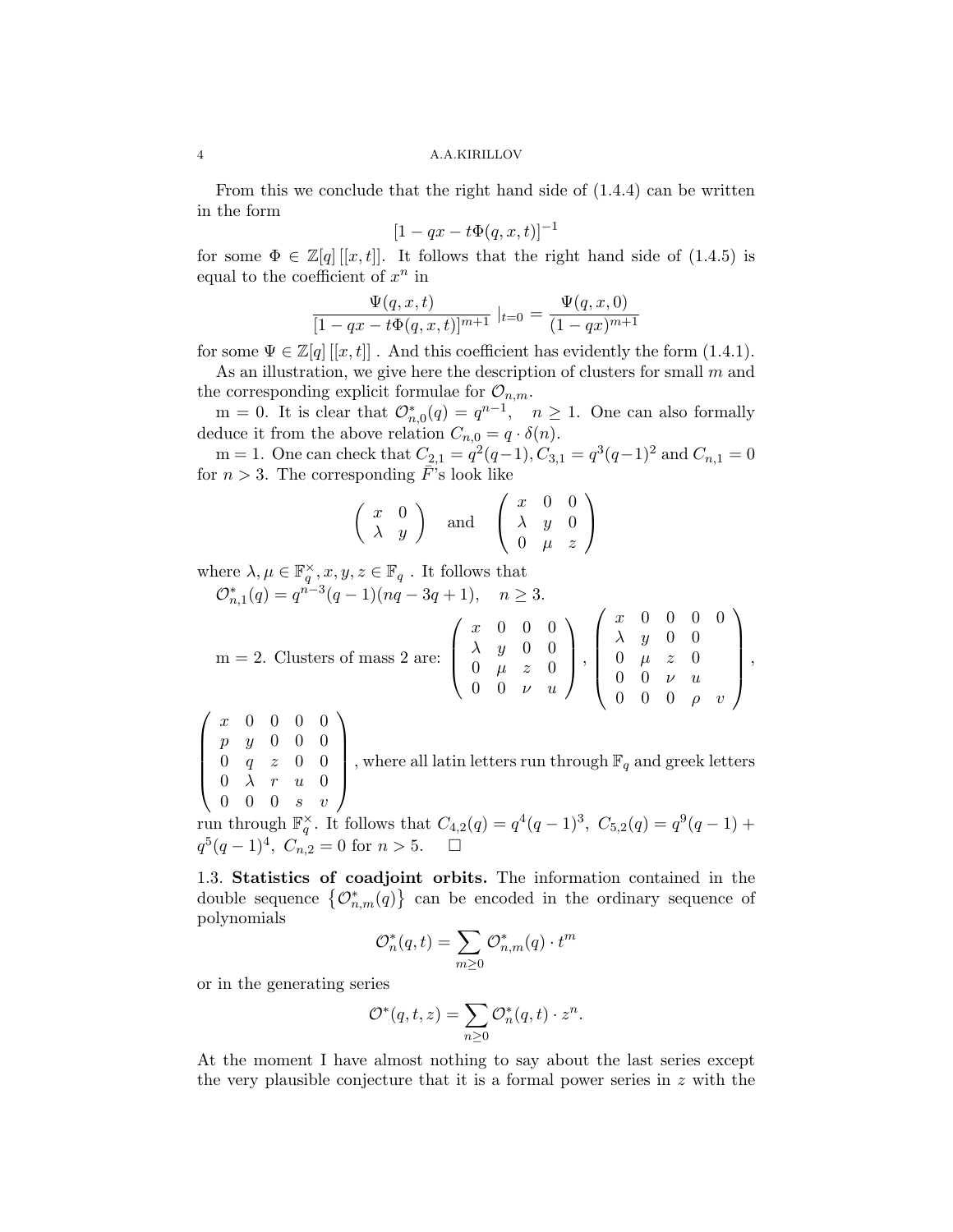zero radius of convergence for all  $q > 1$  and  $t \geq 1$ . On the contrary, the polynomials  $\mathcal{O}_n^*(q,t)$  have several interesting interpretations.

Firstly, the theorem 1.2.4 implies that after the substitution  $t \to \mu^2 q^2$ the values of these polynomials can be expressed in the form which reminds partition functions in the quantum statistical physics:

$$
\mathcal{O}_n^*(q, \mu^2 q^2) = \sum_{F \in \widehat{G}(\mathbb{F})} \mu^{\text{rk}B_F}.
$$

In other words, we consider  $\widehat{G}(\mathbb{F})$  as a peculiar lattice model where  $\text{rk} B_F$ plays the role of the energy function and  $-\log \mu$  is the analog of the inverse temperature  $\beta = \frac{1}{kT}$ .

The approach suggested in [K3] gives the expression of this partition function for the special cases when  $\beta$  is a non negative integer.

**Theorem 2.** Let  $r > 0$  be an integer. Then

$$
\mathcal{O}_n^*(q, q^{2-2r}) = q^{-rn(n-1)} \cdot \sum_{X,Y,F} \theta(\langle F, [X,Y] \rangle),
$$

where X, Y run through  $\mathfrak{g}_n(\mathbb{F}_{q^r}), F$  runs through  $\mathfrak{g}_n^*(\mathbb{F}_q)$  naturally embedded in  $\mathfrak{g}^*_n(\mathbb{F}_{q^r})$  and  $\theta$  is any non-trivial additive character of  $\mathbb{F}_{q^r}$ .

The proof of this theorem is based on the following simple facts. Let  $V_i, i = 1, 2$ , be finite dimensional vector spaces over  $\mathbb{F}$  and  $B: V_1 \times V_2 \to \mathbb{F}_q$ be a bilinear form. For any integer  $r \geq 1$  we can consider  $V_i^{(r)} = V_i \otimes_{\mathbb{F}_q} \mathbb{F}_{q^r}$ and extend B by  $\mathbb{F}_{q^r}$ -linearity to a bilinear form  $B^{(r)}: V_1^{(r)} \times V_2^{(r)} \to \mathbb{F}_{q^r}$ .

**Lemma 2.** For any non-trivial additive character  $\theta$  of  $\mathbb{F}_{q^r}$  we have

$$
\sum_{v_i \in V_i^{(r)}} \theta(B(v_1, v_2)) = q^{r(\dim V_1 + \dim V_2 - rkB)}.
$$

Proof of the lemma. By a suitable choice of bases in  $V_1$  and  $V_2$  we can reduce  $B$  to the form r m

$$
B(v_1, v_2) = \sum_{j=1}^{\text{rk}B} v_1^j \cdot v_2^j,
$$

where  $v_i^j$  $i<sub>i</sub>$ ,  $1 \leq j \leq \dim V_i$ , are coordinates of  $v_i \in V_i$ . Then we use the formula

$$
\sum_{x \in \mathbb{F}_{q^r}} \theta(xy) = q^r \cdot \delta(y)
$$

where  $\delta(y) = \begin{cases} 0 & \text{if } y \neq 0 \\ 1 & \text{if } y = 0 \end{cases}$ 1 if  $y = 0$ , and get the result.

Now, applying the lemma to the form  $B_F$ , we obtain

$$
\sum_{X,Y,F} \theta(\langle F, [X,Y] \rangle) = \sum_{F} q^{r[n(n-1)-\text{rk}B_F]}
$$

.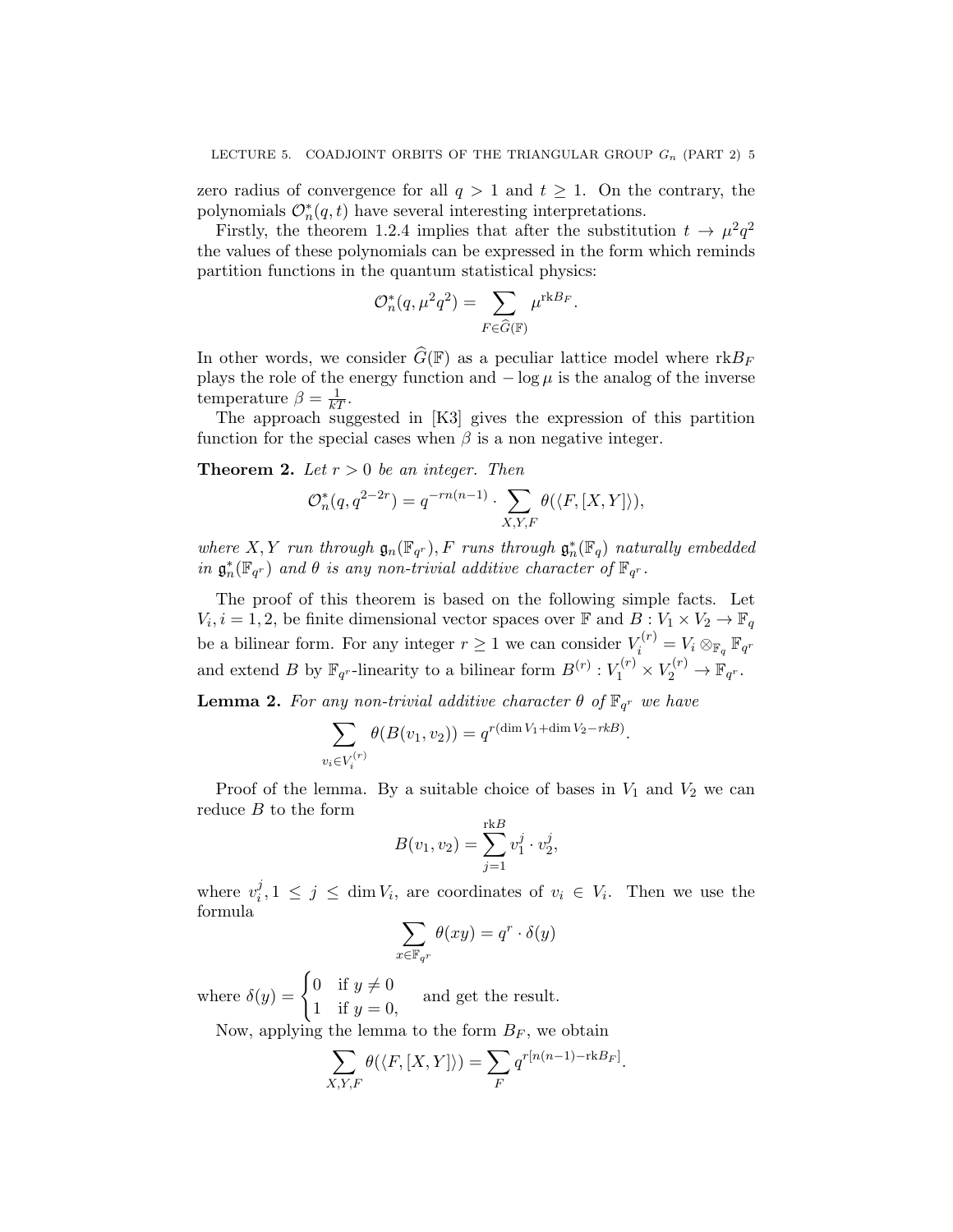The contribution of those F for which  $\text{rk} B_F = 2m$  is equal to  $q^{2m} \cdot \mathcal{O}_{n,m}(q)$ times  $q^{r[n(n-1)-2m]}$ . This gives the left hand side of the desired equality.

Another interpretation of the polynomials  $\mathcal{O}_n^*(q,t)$  arises if we accept the conjecture 2.2.1 (see section 2.2 below). Namely

$$
\mathcal{O}_n^*(q, q^{-s}) = \sum_{\lambda \in \widehat{G_n}(\mathbb{F})} d(\lambda)^{-s},
$$

where  $\widehat{g_n^*(\mathbb{F}_q)}$  is the set of (equivalence classes of) unitary irreducible representations of  $G_n(\mathbb{F}_q)$  and  $d(\lambda)$  is the dimension of a representation from the class  $\lambda$ . These  $\zeta$ -like sums seem to have interesting properties and will be discussed in the section 3.

We reproduce now another result of [K4], which is the definition of a more sophisticate partition function associated with a Lie algebra  $\mathfrak{g}_n$ .

Namely, we put

$$
\Phi_n(Z) = \sum_{X,Y,F} \theta(\langle F, [X,Y] - Z \rangle),
$$

where, as before, X, Y run through  $\mathfrak{g}_n(\mathbb{F}_q)$ , F runs through  $\mathfrak{g}_n^*(\mathbb{F}_q)$ .

Let us introduce also for any Lie algebra g the algebraic manifold

 $CP_{\mathfrak{a}} = \{(X, Y) \in \mathfrak{g} \times \mathfrak{g} \mid [X, Y] = 0\}$ 

which consists of pairs of commuting elements in g.

### Theorem 3.

$$
\Phi_n(0) = q^{n(n-1)/2} \cdot CP_{\mathfrak{g}_n}(q)
$$

The proof of this theorem is completely analogous to the proof of the theorem 1.5.1 and also based on the lemma 1.5.2.

Remark 1. This theorem is also true for any Lie algebra over F. To the contrary, the equality  $\Phi_n(0) = q^{n(n-1)} \cdot \mathcal{O}_n^*(q)$  should be replaced for general Lie algebra g by

$$
\Phi_n(0) = q^{2 \dim \mathfrak{g}} \cdot \sum_{\Omega \in \widehat{G}/G} \operatorname{ind}(\Omega),
$$

where  $\text{ind}(\Omega) = q^{-\dim \Omega} \cdot \text{d}\Omega$ . If  $\Omega \simeq \mathbb{A}^{2m}$ , we have  $\text{ind}(\Omega) = 1$ .

Peculiar lattice models became rather popular in the last time. We indicate to the interested reader the paper [MS] where some of these models are discussed.

1.4. Euler-Bernoulli triangle. The numerical computations for small  $n$ in the simplest case  $q = 2$  lead to the remarkable observation: the sequence  $\{\mathcal{O}_n^*(2)\}\$ is very close to the sequence  $\{K_n\}$  of so called Euler-Bernoulli numbers, defined by the generating function

$$
\sum_{n\geq 0} K_n \frac{x^n}{n!} = \frac{1 + \sin x}{\cos x}
$$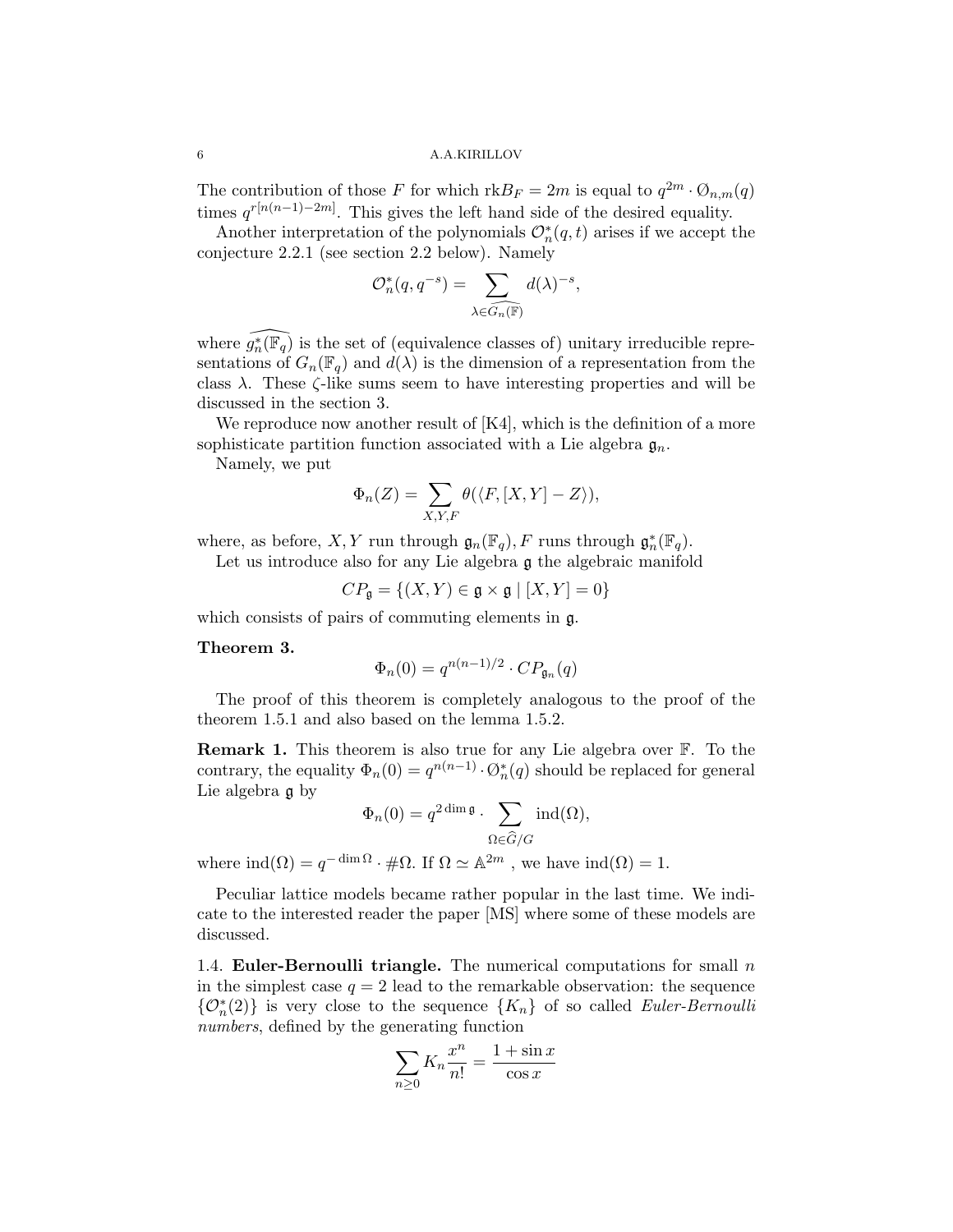Namely, we have (see K2, K3).

| $\sim$<br>7 t                            |   |        | $\Omega$<br>ບ                   |                               |                |                               |      |      | ັ      |
|------------------------------------------|---|--------|---------------------------------|-------------------------------|----------------|-------------------------------|------|------|--------|
| $\mathcal{O}_2^*$<br>$\langle n \rangle$ | ິ | ົ      | $\tilde{\phantom{a}}$<br>r<br>◡ | $\overline{1}$ $\overline{0}$ | $\sim$ 1<br>◡∸ | $\sim$ $\sim$ $\sim$<br>4 I J | 1430 | 8506 | 57205  |
| $\mathbf{u}_{n+1}$                       |   | ົ<br>- | $\tilde{}$<br>◡                 | 10 <sup>o</sup><br>10         | $\sim$ 1<br>◡▴ | 270<br>212                    | 1385 | 7936 | -50521 |

Unfortunately, it is too difficult to compute directly next terms of the second row. (First 6 entries was computed "by hand" by my former student A.Mikhailov about 20 years ago, 3 following entries are taken from [G].)

On the contrary, for computing the sequence  ${K_n}$  there exists a very simple and efficient procedure ([A1], [A2], [KB]). Consider the triangular  $table - the so called Euler-Bernoulli triangle:$ 

$$
a_{00}\n a_{01}\n \xrightarrow{a_{00}} a_{01}\n a_{02}\n \xrightarrow{a_{10}} a_{11}\n \xrightarrow{a_{20}} a_{21}\n \xleftarrow{a_{12}} a_{03}\n a_{04}\n \xrightarrow{a_{13}} a_{22}\n \xrightarrow{a_{21}} a_{31}\n \xrightarrow{a_{40}}
$$

which is filled up shuttlewise according to the rules:

1)  $a_{0,n} = \delta(n);$  $2)a_{k,l} = a_{k-1,l+1} + a_{l,k-1}, k \geq 1, l \geq 0.$ The numerical values of the first six rows are:

1 1 ←− 0 0 −→ 1 −→ 1 2 ←− 2 ←− 1 ←− 0 0 −→ 2 −→ 4 −→ 5 −→ 5 16 ←− 16 ←− 14 ←− 10 ←− 5 ←− 0

In other words, the number at the end of an arrow is equal to the sum of the number at the tail of the arrow and the number above the arrow.

The provocative conjecture arises that there exists a  $q$ -analog of the Euler-Bernoulli triangle whose side elements count the numbers of coadjoint orbits in  $\mathfrak{g}_n^*(\mathbb{F}_q)$ .

Namely, let us keep the rule 1) and substitute the rule 2) by the two more sophisticate ones:

$$
2')a_{k,l} = t^{-1}a_{k-1,l+1} + (q-1)t^{l-1}a_{l,k-1} \quad \text{for } k \ge 1, l \ge 1;
$$
  

$$
2'')a_{n,0} = (q-1)^{-1}a_{n-1,1}.
$$

We obtain in this way a triangle table whose elements are polynomials in  $q$  and  $t$ . The first few rows are:

1 1 ←−−−−−− 0 0 −−−−−→ q − 1 −−−−−→ 1 q ←−−−−−− q(q − 1) ←−−−−−− (q − 1)t ←−−−−−−−−−−−−−−− 0 0 −→ q(q − 1)t <sup>2</sup> −−−−−→ q 2 (q − 1)t −−−−−→ q 2 (q − 1) + (q − 1)<sup>2</sup> t −→ q <sup>2</sup> + (q − 1)t It turns out that an,0(q, t) = Ø<sup>∗</sup> n (q, t) for n ≤ 5.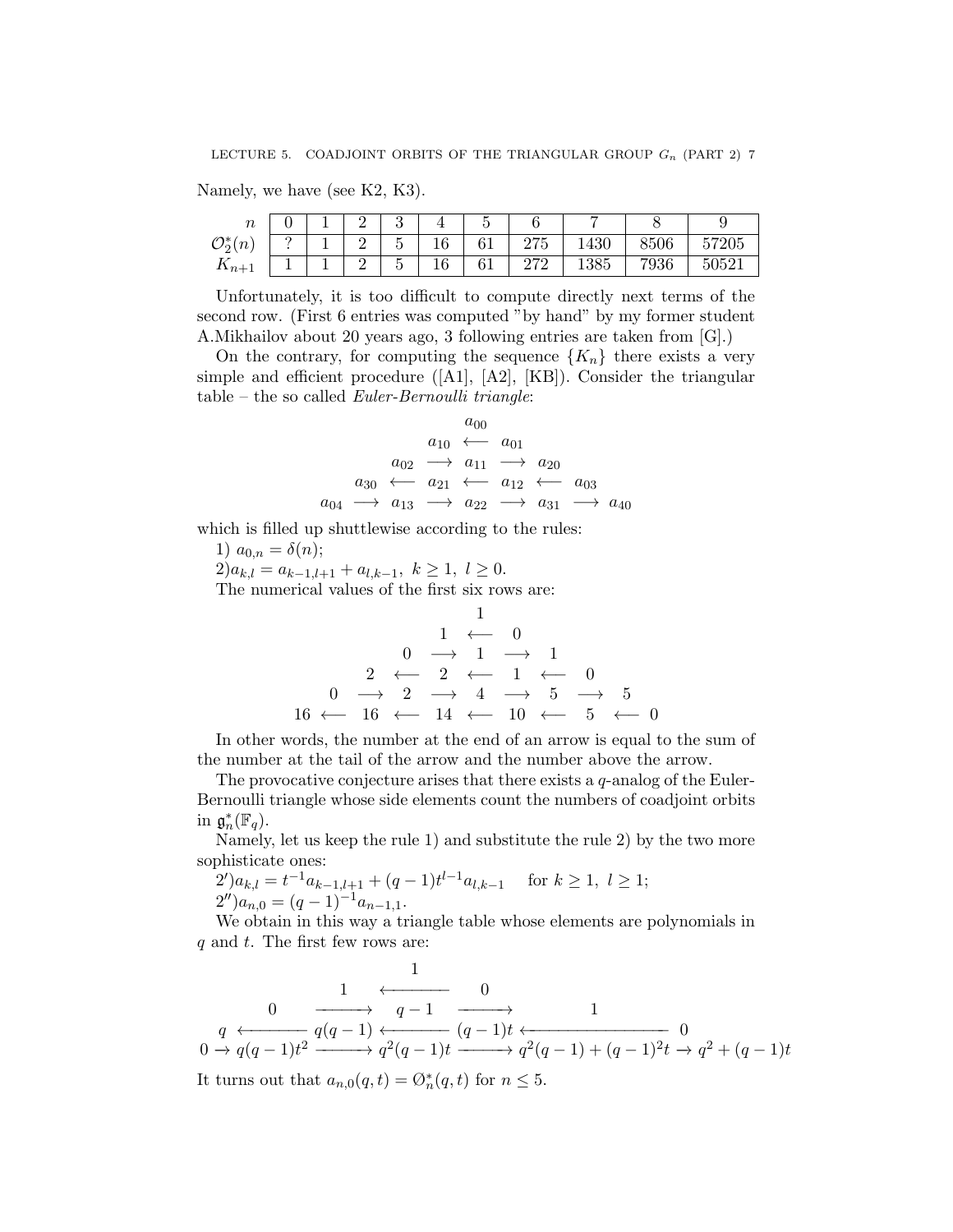Now, it is natural to conjecture that the other quantities  $a_{k,l}(q,t)$  also have an interpretation in terms of orbits. One easily checks inductively that  $2'$  and  $2''$  imply the equality

$$
a_{n+1,0}(q,t) = \sum_{k+l=n} a_{k,l}(q,t).
$$

So the orbit interpretation of  $a_{k,l}(q,t)$  should be connected with some stratification of the set  $\mathcal{O}_n^*(q)$ . Namely,  $a_{k,l}(q,t) = \sum_m a_{k,l}^m(q) t^m$  where  $a_{k,l}^m(q)$  is the number of 2m-dimensional orbits in the k-th stratum of  $\widehat{G}_{n,m}(\mathbb{F})$ . The appropriate stratification can be defined as follows. Let  $X_{k,l} \subset \widehat{G}_{k+l}(\mathbb{F})$  is defined by the following conditions on the coefficients  $\{f_{i,j}\}\$  of  $F\in \hat{G}_{k+l}(\mathbb{F})$ :

$$
f_{n,1} = \dots = f_{n,k-1} = 0, \quad f_{n,k} \neq 0; \ n = k+l.
$$

Let  $x_{k,l}^m(q)$  denote the number of 2m-dimensional orbits in  $X_{k,l}$  and put  $x_{k,l}(q,t) = \sum_m x_{k,l}^m(q)t^m$ . In [K4] we have established that  $x_{k,l}(q,t) =$  $a_{k,l}(q,t)$  for  $k+l \leq 6$  with the only one exception:  $x_{4,2}(q,t) - a_{4,2}(q,t) =$  $(q-1)^3t^2(t-q)(t-q^2)\neq 0$ .

Remark 1. The latter formula suggests that the generalized Euler - Bernoulli triangle may have special properties when  $t = q$  or  $t = q^2$ . Indeed, for  $t = q^2$  it looks like

1 1 ←− 0 0 −→ q − 1 −→ 1 q ←− q <sup>2</sup> − q ←− q <sup>3</sup> − q <sup>2</sup> ←− 0 0 −→ q <sup>6</sup> − q <sup>5</sup> −→ q <sup>5</sup> − q <sup>4</sup> −→ q <sup>4</sup> − q <sup>3</sup> −→ q 3 q <sup>6</sup> ←− q <sup>7</sup> − q <sup>6</sup> ←− q <sup>8</sup> − q <sup>7</sup> ←− q <sup>9</sup> − q <sup>8</sup> ←− q <sup>10</sup> − q <sup>9</sup> ←− 0

The case  $t = q$  is still under investigation.

Remark 2. Still more intriguing is the following coincidence: for  $q =$ 3,  $t = 1$ , the sequence  $\{x_{n,0}\}$  have the same first entries– 1, 1, 1, 3, 11, 57, 361, ... as the sequence  $\{b_n\}$  of Springer numbers of type  $D_n$  (see [A2], [Sh]).

All this gives rise to many interesting but rather difficult problems. We formulate here only three of them.

1. Could one give the explicit formula for  $a_{k,l}(q,t)$  or for appropriate generating function?

We observe that in the case  $q = 2, t = 1$  our generalized Euler-Bernoulli triangle becomes the usual one and the following formula holds:

$$
A(u, v) := \sum_{k,l} a_{k,l}(2, 1) \frac{u^k v^l}{k! l!} = \frac{\cos v + \sin u}{\cos (u + v)}.
$$

It can be derived from the differential equation and the initial condition satisfied by  $A(u, v)$ :

$$
(\partial_u - \partial_v)A(u, v) = A(v, u), \qquad A(0, v) = 1
$$